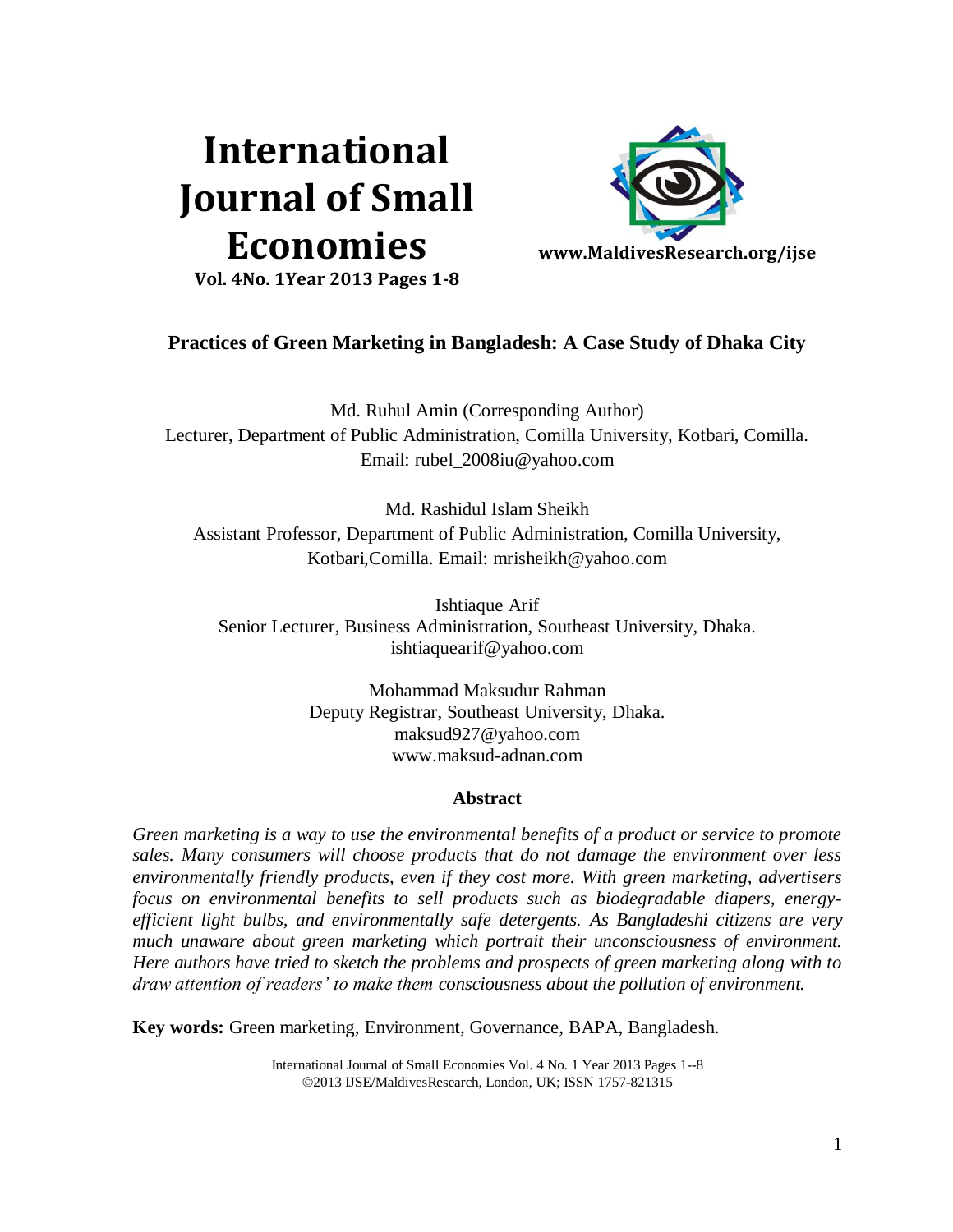## **1. INTRODUCTION**

Green marketing concept incorporates a broad range of activities for establishing the consumer rights, protecting the environment and meeting the consumer needs. In the present world consumers are more conscious about their safety of life and want everything would be environment friendly and making the green world. Green marketing battles with deceptive practices, grey marketing, food adulteration and protects consumers from unscrupulous businessman. This concept is already activated all over the world. So Bangladesh would not be out of this. By now, from the Government to different parties, agencies, NGO's and private organizations, all are committed to shoulder the responsibilities. Unfortunately, a majority of people believe that green marketing refers solely to the promotion or advertising of products with environmental characteristics. Terms like Phosphate Free, Recyclable, Refillable, Ozone Friendly, and Environment Friendly are some of the things consumers most often associate with green marketing. While these terms are green marketing claims, in general green marketing is a much broader concept, one that can be applied to consumer goods, industrial goods and even services [\(May 1991,](http://egj.lib.uidaho.edu/egj02/polon01.html#MAY_1991) [Ingram and Durst 1989,](http://egj.lib.uidaho.edu/egj02/polon01.html#ID_1989) [Troumbis 1991\)](http://egj.lib.uidaho.edu/egj02/polon01.html#TROUMBIS_1991). Since 1970, green marketing concept has been included with different marketing philosophies, and also arising from one of the concept of Philip Kotler's five marketing management concepts (Societal marketing concept). But this concept has not been practiced properly until 1980's, because, marketers could not match it with the traditional marketing concepts, and even defining green marketing concept was not a simple task. The terminology used in this area has varied, it includes: green marketing, environmental marketing and ecological marketing.

The people of Bangladesh have been living with natural hazards and catastrophe and the infrastructure of Bangladesh is not developed. This country is polluted by many ways like air, water, noise etc. Green Marketing concept will help to protect our country. Our industry will go for customer driven policy and to create demand for green products. Bangladeshi consumers must adopt environmentally sound behaviors to sustain the clean environment. Through such conscious choices (green product), consumers can take steps to protect the earth's natural resources and to prevent further environmental damage of Bangladesh.

#### **2. OBJECTIVE**

The purpose of this paper is to explore the problems and prospects of Green Marketing in Bangladesh. The main reasons for applying the green marketing concept in Bangladesh are that-

- To introduce the terms and concepts of green marketing.
- To justify Bangladesh's perspective on the platform of Green Marketing.
- To identify some hindrances of green marketing in Dhaka City.
- Findings and Analysis of Different Organizational Activities.

#### **3. METHODOLOGY AND SCOPE OF THE STUDY**

It is the nature of the research problem that should dictate the appropriate research method: sometimes quantification is required, sometimes not. Similarly, Punch (1998) observes that "quantitative questions require quantitative methods to answer them and qualitative questions require qualitative methods to answer them". The major objective of this study is to highlight the areas which have been organized and desired to be organized for making the pollution free environment. Secondary and primary data were helpful for collecting the required information. The secondary sources of data are journals, books, magazines and different organization's past, present activities and the future planning is also included with them. These types of information will help for descriptive research studies. Descriptive research helped for identifying and describing the characteristics in different situation. The secondary data helped for describing the overall situation in Bangladesh for making the

International Journal of Small Economies Vol. 4 No. 1 Year 2013 Pages 1--8

2013 IJSE/MaldivesResearch, London, UK; ISSN 1757-821315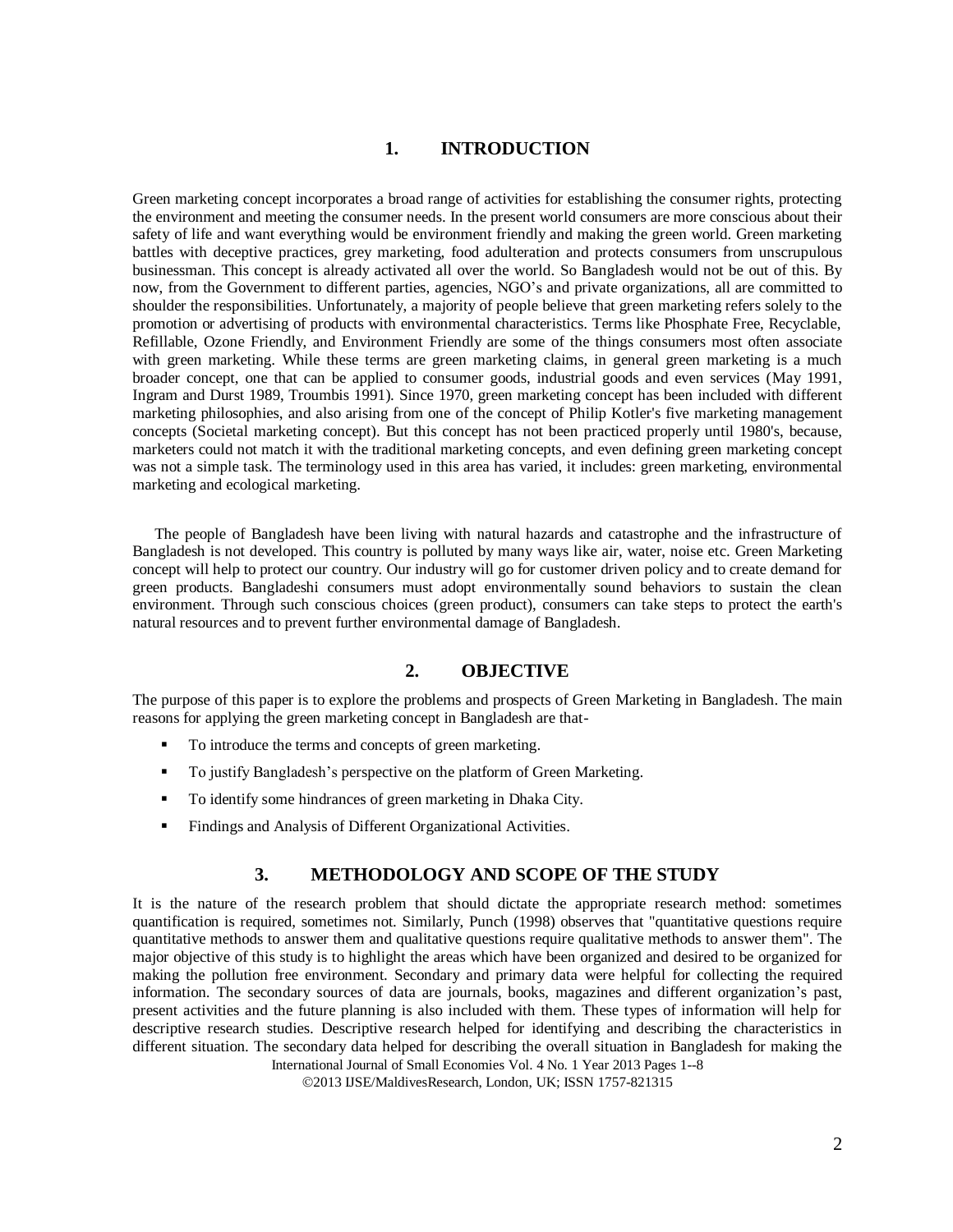green Bangladesh. The primary data are collected by making the focus group interview with the general public and people in civil societies. By the focus group interview, the respondents feelings, attitudes, ideas and beliefs have been easily collected. The bright ideas for future planning to protect our country also gathered through the interviews.

## **4. CONCEPT OF GREEN MARKETING**

A variety of terms are used to capture the essence of green marketing and these range from environmental marketing, eco-friendly marketing, sustainable marketing, ecologically-correct marketing to ecological marketing. Polonsky (1994) defines green marketing as "all activities designed to generate and facilitate any exchanges intended to satisfy human needs or wants, such that the satisfaction of these needs and wants occurs, with minimal detrimental impact on the natural environment". In the words of Peattie (1995), green marketing is "the holistic management process responsible for identifying and satisfying the requirements of customers and society, in a profitable and sustainable way".

The term "green marketing" describes an organization's efforts at designing, promoting, pricing and distributing products that will not harm the environment (Pride and Ferrell, 1993). Green marketing started to play dominance role for consumer's satisfaction when public expressed their demand for green products or services and green life. And then green concept came into prominence in the late 1980's and early 1990's. The word "environmentally preferable" considers – the products and services which would be matched with the environment friendly and from the manufacturing to the packing and selling of the products must have to be protected from deception and unprincipled things. One Study focused on promoting "sustainable marketing", a strategy that deals positively with ecological environment and is sensitive to the needs of future generations in areas including product, price, distribution channel, and promotion (Murphy, 2005). These efforts have been encapsulated by green marketing philosophy, which reflects concern about the effects of manufacturing and consumption on the environment.

Organizations engaged in the marketing of eco-friendly products and ideas include both business and nonbusiness organizations. While business firms make use of green marketing to market green products and services and/or building a green corporate image, non-business firms pursue it as a non-profit activity with a view to identify, develop and promote eco-friendly ideas, products and manufacturing processes/technologies among the consumers, business firms and other organizations.

# **5. BANGLADESH'S PERSPECTIVE – GREEN MARKETING CONCEPT**

By location Bangladesh falls in the coastal region. She is going to be worst sufferers due to the impact of fast climate change throughout the globe. The coastal areas of Bangladesh are different from rest of the country because of their unique geo-physical characteristics and different socio-political consequences that often limit people's access to endowed resources and perpetuate risk and vulnerabilities. Bangladesh's coast is the biggest victim to natural disasters and highly affected by climate change with problems including salinity and water logging, soil erosion, flooding and cyclones. The hazards of natural disasters cannot completely be prevented, but the risks and vulnerability can be reduced through increasing capacity. It has been emphasized by the experts that capacity building also depends on the economical condition as well as political commitment of a country, which is why the Concept Green Marketing has become a dire need for this country. The other deep rooted problems like unplanned urbanization, industrialization, motorization etc have been added to the devastating effect of effect of climate change and echo diversity.

### **6. HINDRANCES OF GREEN MARKETING**

#### *6.1 Unplanned Urbanization:*

Unplanned urbanization has become a powerful threat to environment. Especially, Real estate sectors indicate another factor to deteriorating environment. Presently, this sector maintains a booming position in our country.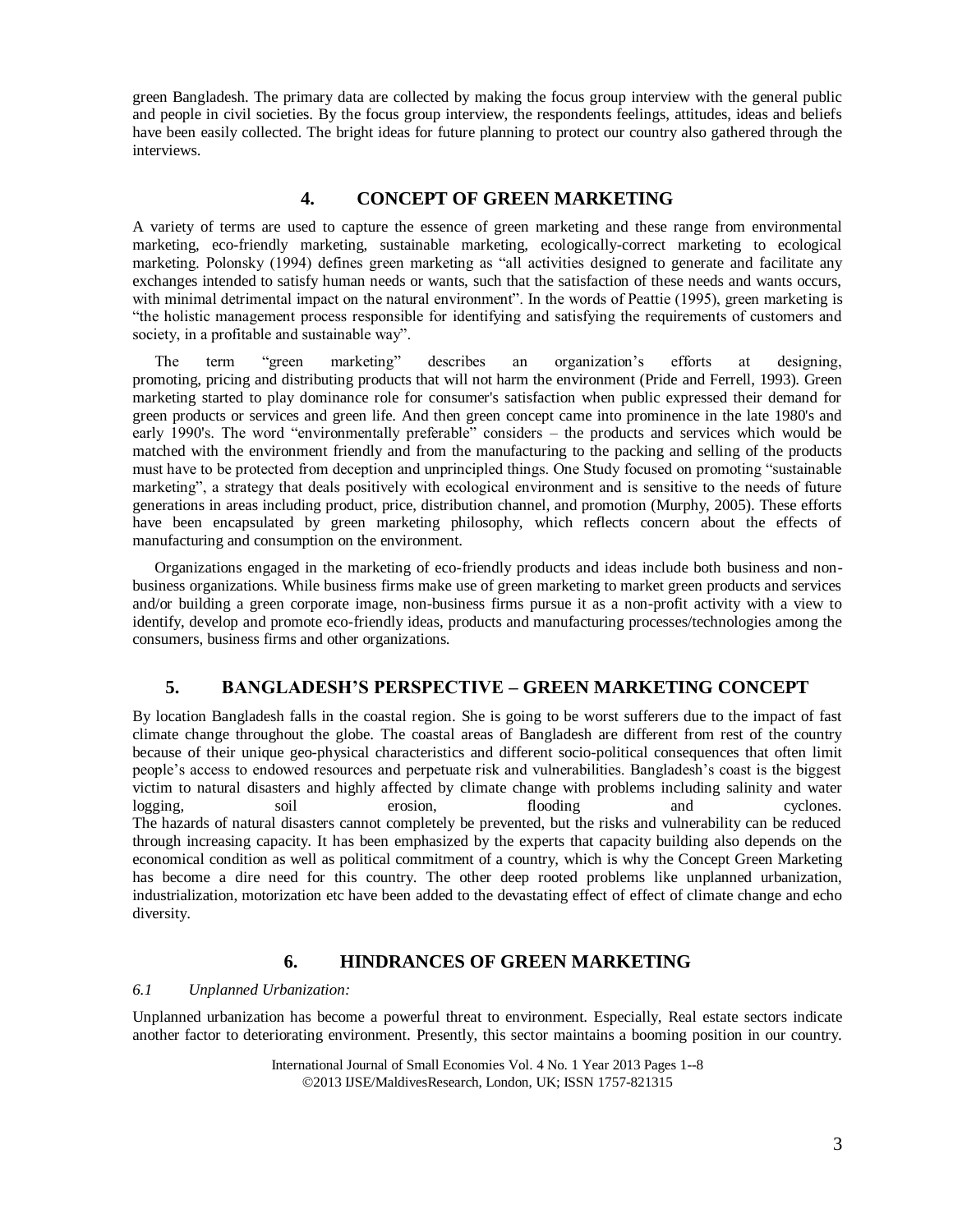It's a very profitable business and at the same time, consumer's purchasing power helps maintaining a healthy economy. But, some important stakeholder's mal practices like filling up natural water logged areas, cutting trees, irregular earth-filling, not leaving enough free spaces to grow greens and human etc. resulting catastrophic natural disasters. These are the causes for accidental death too. The Green of Dhaka city is disappearing fast due to the fast growing of unmanaged number of real estate projects. Negligence to the restrictions of Municipality rules, DAP, RAJUK and disrespect to the Democratic power has left the mal-practioners in safe heaven.

#### *6.2 Lack of Good Governance*

Wikipedia terms "Governance" as "the process of decision-making and the process by which decisions are implemented (or not implemented)". "The term governance can apply to corporate, international, national, local governance or to the interactions between other sectors of society." Good Governance can help us position our green products and services to maximize public perception and generate positive top-of-mind publicity. From innovative green marketing strategies to public relations, and sustainable eco-friendly business policies, The Good Governance can be our link to a stronger market perception as a truly Generous Host. For which the practice of good Management is a must. The abilities of the local management to delineate and delegate responsibilities to various organizations and ensuring accurate responding and monitoring of delegating responsibilities can be termed as the decentralized management. Decentralized and well coordinated powerful management is the tool to stop any irregularities. The co-existence of various local government bodies, such as city corporation, pourashava union council, local and development authority (like- RAJUK) and other organizations WASA, DESA, etc. should have been more dedicated to perform their jobs. If, the various organs of local government would have been exercising their authority to follow the rules and regulations, then environment would have been saved from the hands of encroachers. To work in line with environment friendly concepts every developer should take approval of different agencies for a specific project before construction. Approvals are required from the following Governmental departments:

- 1. Civil Aviation
- 2. Ward Commissioners of the specific project site
- 3. Dhaka Water and Sewerage Authority (DWASA)
- 4. DESA / DESCO
- 5. Dhaka Transport Coordination Broad (DTCB)
- 6. Department of Environment (DOE)
- 7. Rajdhani Unnayan Kartipakhya (RAJUK)

Good urban governance can be achieved if harmonization of various organs is ensured. Good urban governance can be a useful mechanism to enhance the legitimacy of the public realm. The requirements for good urban governance are nearly endless, but above all it should basically aim at creating environment friendly planned urban areas.

#### *6.3 Unplanned Industrialization and Motorization:*

Traffic jam is a common scenario in our country now a day. The excessive use of motor cars has increased the lead level in air of atmosphere at a dangerous state. Not only the travelers but also the dwellers life is at a stake. The industrialization in urban residential areas has made it more difficult. The burnt smoke and poisonous liquids have endangered the lives of all groups in the cities. The use of chemicals in the residential hubs and flow of poisonous liquids through the rivers and canals have not only endangered the lives but also ignored the breath of the environment.

# **7. Findings and Analysis of Different Organizational Activities**

From Government to private organizations, everyone is becoming more conscious of protecting Bangladesh from detrimental impact on the natural environment.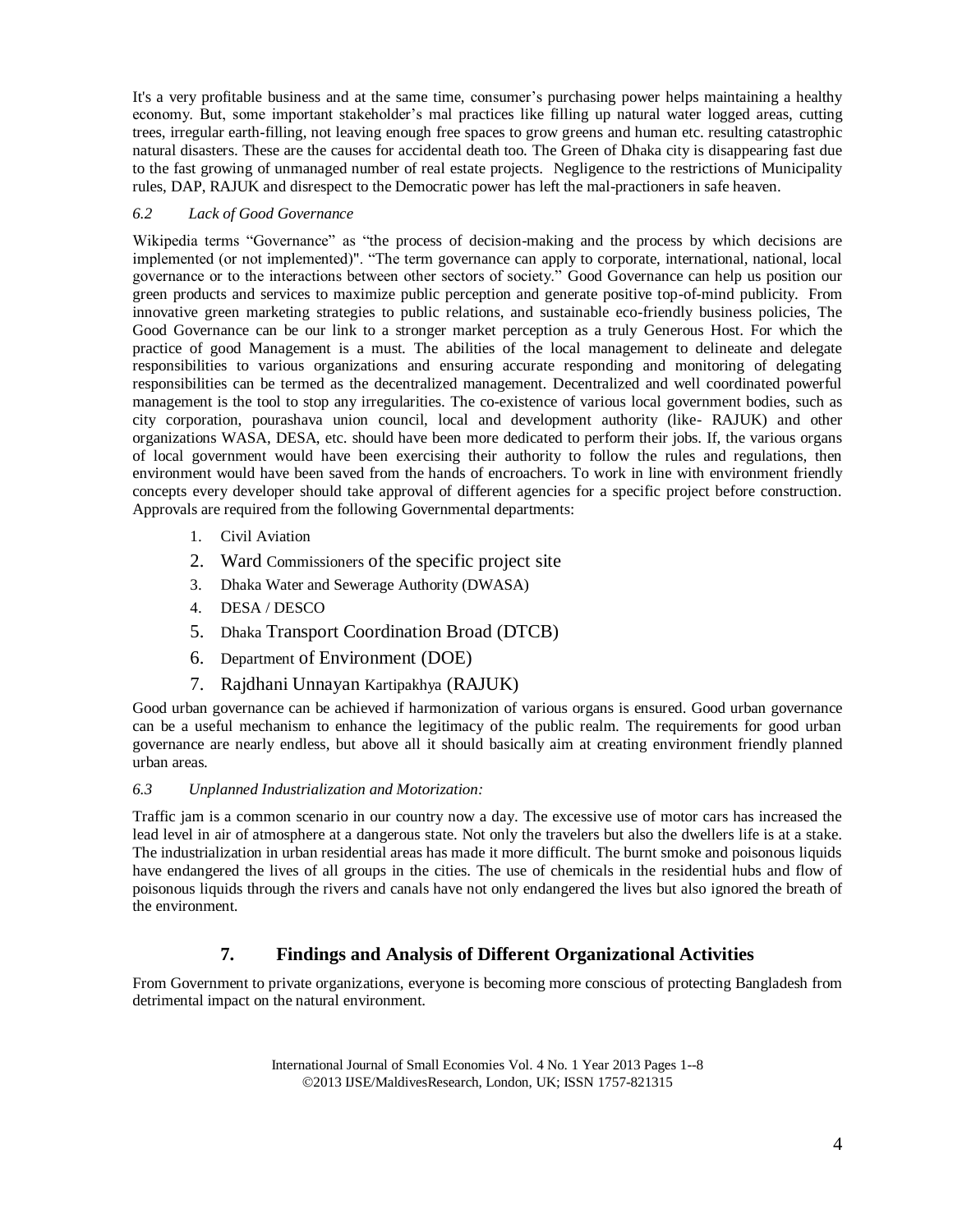#### *7.1 Government*

Government is the key role player to react and ensure its defense. It should implement all its rules regarding safety of the nation. First of all, the laws which had been provided by the Government must be maintained strictly by the businessman. Thus governmental attempts to protect consumers from false or misleading claims should theoretically provide consumers with the ability to make more informed decisions. For example, some governments have introduced voluntary curb-side recycling programs, making it easier for consumers to act responsibly. The Government actions can easily protect the consumers and society by implications of green marketing concept. So Government can take different steps like:

- 1. Impose restriction on the production of harmful goods or by-product items which would be harmful for consumers and society.
- 2. Ensuring consumer friendly society to practice the ability to evaluate the environmental composition of goods.
- 3. Ensuring commerce rules in favour of consumer's rights and choices over the products.
- 4. Ensuring hurdles for wrong practices in the sector of production un-friendly to the environment.

#### *7.2 Bangladesh Poribesh Andolon (BAPA)*

Bangladesh Poribesh Andolon (BAPA) was launched in 2000 to create a nation wide, united, and strong civic movement to protect Bangladesh's environment. The environment of Bangladesh is deteriorating fast. Urban air quality is plummeting. Ground water is contaminated. Surface water bodies are getting polluted, encroached, and degraded. Solid, fluid, gaseous, and hazardous wastes are overflowing. Forests and open spaces are disappearing. Noise is increasing. Bio-diversity is vanishing. Health conditions are worsening due to pollution. Unless these processes of degradation are slowed down and reversed, the country's economic, social, cultural, and human progress will be gradually hampered, and Bangladesh will become unlivable in the long-term. In this backdrop, pro-environment forces of Bangladesh gathered at the International Conference on Bangladesh Environment (ICBEN) in January 2000 to discuss Bangladesh's environmental problems and chart out actions for the future. The conference adopted Dhaka Declaration on Bangladesh Environment 2000 and suggested formation of a unified platform for all sincere pro-environment forces of the country to join and work together.

*7.2.1 Objectives.* BAPA's concrete objectives are:

- To stop the process of further environmental degradation in Bangladesh.
- To reverse, where possible, the damage that has already been done to the environment.
- To build up a nationwide, united, civic movement to achieve the aims of stopping and reversing environmental degradation in Bangladesh.

*7.2.2 Achievements.* BAPA has already been able to bring about certain positive changes in Bangladesh environment. Working together with other pro-environment forces, BAPA has been successful to

- Make the government implement removal of two-stroke engine vehicles (TSEV) that were one of the major causes of urban air pollution in Bangladesh.
- Make the government to put an end to the use of leaded gasoline in Bangladesh.
- Make the government re-impose the ban on the use of polythene bags.
- Encourage and spread the environment movement to various districts of Bangladesh.
- Organize the International Conference on Bangladesh Environment (ICBEN) 2002, leading to the publication of volumes containing up to date information on and analysis of all major environmental problems of Bangladesh and updating Dhaka Declaration on Bangladesh Environment to 2002.
- Initiate a river saving movement in Dhaka, leading to the removal of many structures encroaching rivers in and around Dhaka.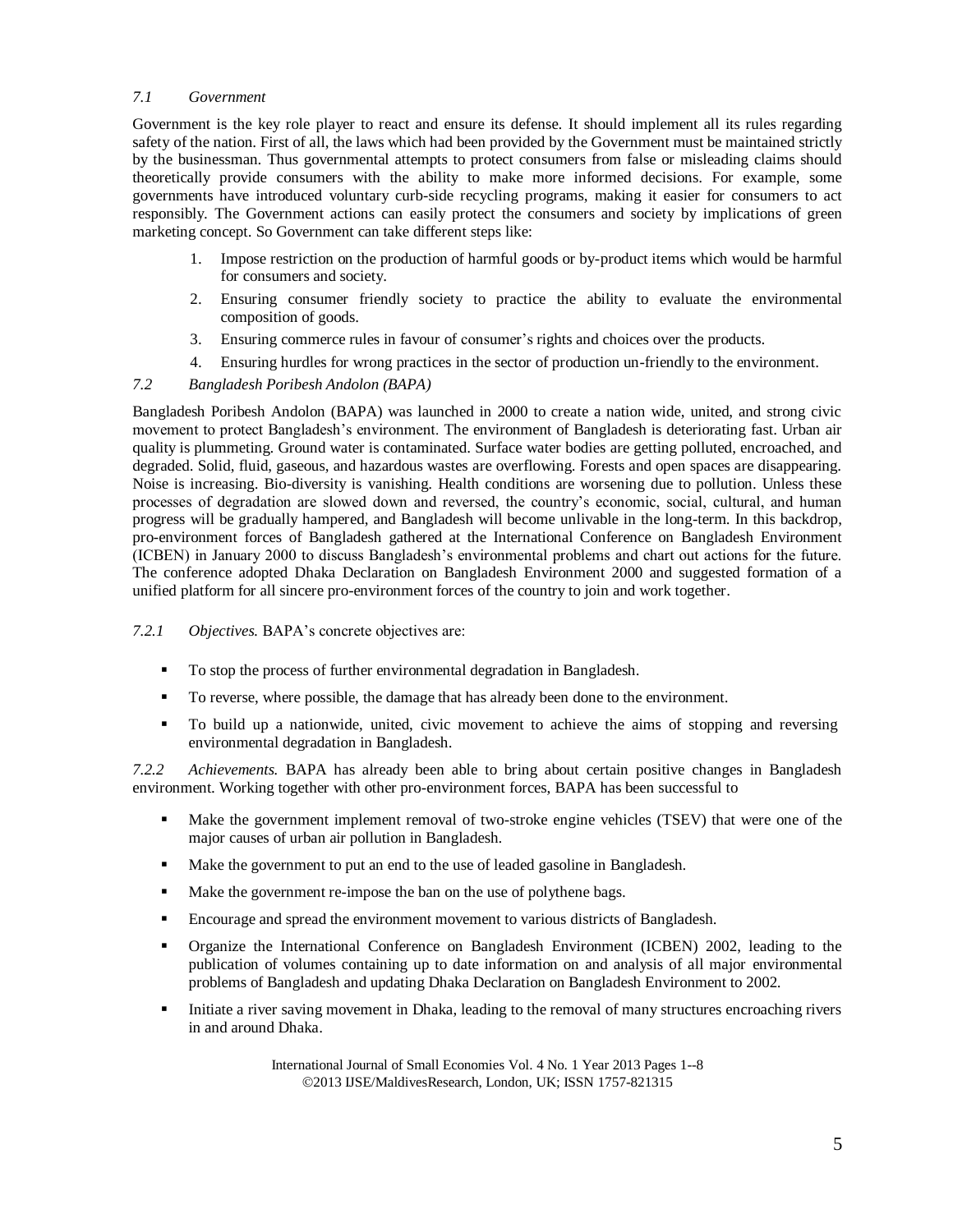- Organize the International Conference on Regional Cooperation on Transboundary Rivers (ICRCTR) 2004 to draw attention to the likely impact of the proposed Indian River Linking Project (IRLP) and leading to the publication of the volume that is now the most comprehensive source of information and analysis regarding IRLP.
- Adopt a comprehensive Resolution on Rivers that reveals the flaws of the Commercial Approach to rivers and argues for the Ecological Approach to rivers.
- Initiate a country-wide river saving movement through organization of the National Conference on Rivers in 2006.
- Organize the National Conference on Energy and Environment to discuss and adopt the comprehensive Resolution on Energy, as a guide for future sustained campaign on these issues.

#### *7.3 Bangladesh Environmental Lawyers Association (BELA)*

BELA was initiated in 1992 by a group of lawyers to address the need for an advocacy group to monitor and pursue the implementation of laws and regulations to protect the environment. Dr. Mohiuddin Farooque was the main initiator of BELA.Over the years, BELA has become a pressure group against environmental violations, and its research has played an important role in popularizing the environment amongst the general public. BELA in Bangladesh include: research into legal documents to minimize the gap between provisions of law and people's expectations, including laws on compensation and on regulating environment and customs on forests and intellectual property rights.

*7.3.1 Objectives & Strategies.* The broad objective of BELA is to promote environmental justice and contribute towards the development of a sound environmental jurisprudence.

The specific objectives of the organization include:

- Undertake studies on and research into the local, national, & international regulatory regime on environment.
- Undertake legislative advocacy.
- Seek judicial or administrative relief to ensure implementation of existing environmental laws.
- Resolve environmental disputes through count cases, alternative dispute resolution, mediation and other means.
- **Create greater awareness about environmental laws and issues.**
- Initiate participatory processes to ensure environmental good governance.
- Provide legal assistance and support endeavors for protection of the environment and associated human rights.
- Develop networks with local, national, and international groups/bodies/agencies working on environment.
- Develop and core group of environmental activists.

*7.3.2 Target Beneficiaries.* The beneficiary of BELA's activity is perhaps every human and non-human being. In attempting to protect people's rights and legitimate interests, BELA's efforts aimed from top echelon of the society and governance to the little mass whose lives and livelihood are often forfeited in various disguise and means.

#### *7.4 Consumer Association in Bangladesh (CAB)*

Consumers Association of Bangladesh (CAB) a non-government and non-profit organization, established in 1978 at the initiative of a group of Dhaka it's imbued with the idea of consumerism, a movement that already took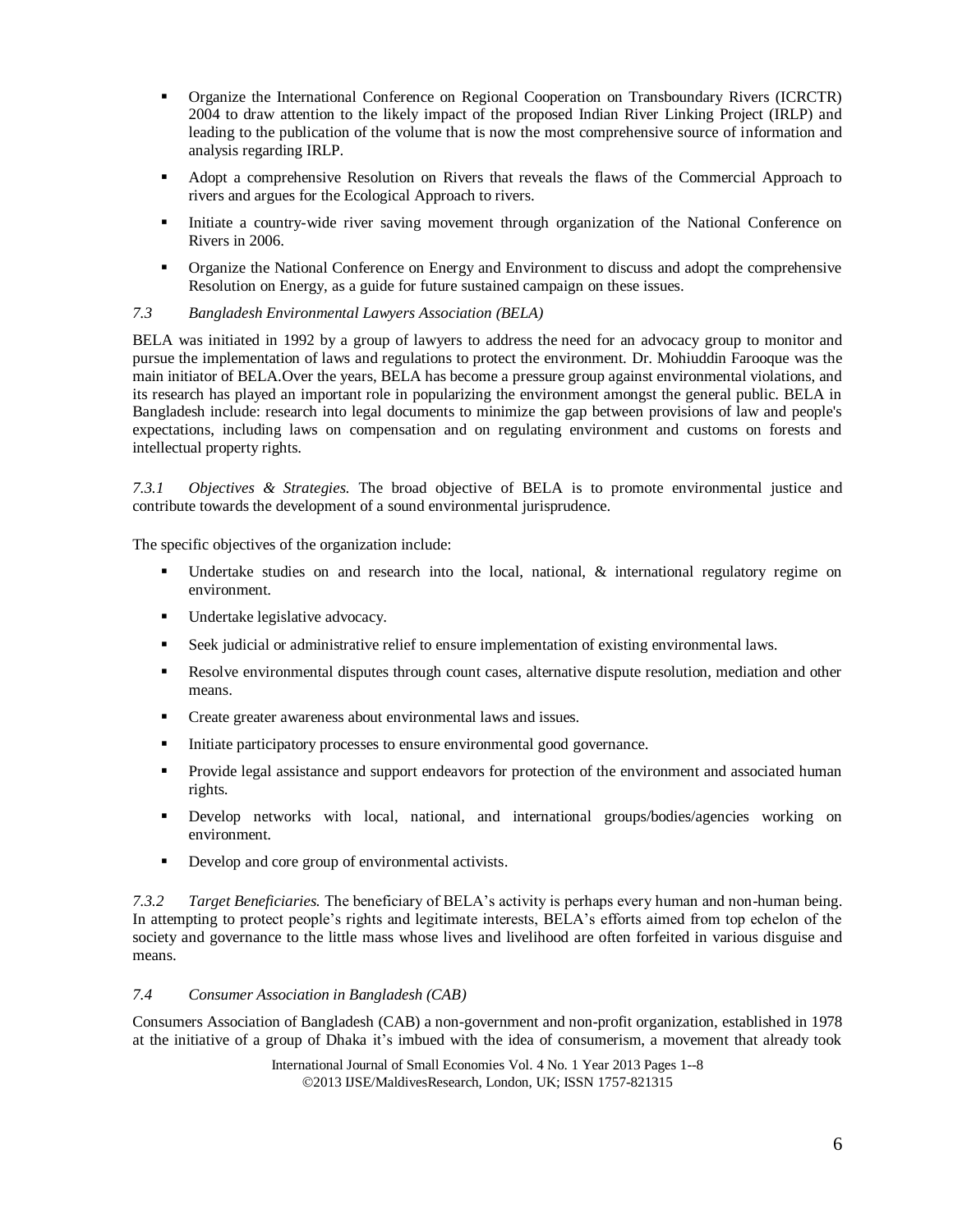shape in Europe and America. Since its inception, CAB has been trying to spread the essence of consumerism among poor and low-middle class consumers have attempted to organize activities for the promotion and protection of the rights and interests of the consumers. The major objectives of CAB are to:

- Make consumers aware of their rights and responsibilities.
- **Promote consumer education, aiming at raising awareness of consumers against exploitation, and** providing them with technical knowledge and support for real protection.
- Focus on consumers' problems and develop a spirit of mutual co-operation and understanding among different groups, associations, institutions, NGOs and government agencies functioning in the interests of the welfare of the people.
- Exchange information and knowledge of various actions about consumer protection with national and international organizations.
- Organize and set-up consumers associations and groups at the districts and thana level.
- Undertake research studies on consumer issues and problems.

#### **8. CONCLUSION**

Above study and scenario depicts the progressive Bangladesh in the long cherishing hope for Green Marketing. Even the consumer also seems to be committed to make a green Bangladesh. Ultimately, green marketing concept is making all consumers aware about their rights to get fresh products; even they are ready to pay more for reducing the adulterated food. Their demand is now Government's positive intervention. Some businesses have been quickly to accept concepts like environmental management systems and waste minimization, and have integrated environmental issues into all organizational activities. Progressive communities and civil societies are now taking several environmental campaigns, including 'Buriganga Bachao Andolon', 'Campaign against Air Pollution', and 'Campaign against Polythene' was conducted by BAPA. Some of them achieved notable success. BAPA also organized 'Sundarban Bachao Conference' and 'Environmental Health Conference'. In automobile segments are also aware to reduce the carbon monoxide from the environment by starting electric vehicles and Compressed Natural Gas (CNG) conversion procedure in two-wheeler, three-wheeler transportations which are environment – friendly in different organizations. The Polythene Act in 2001 has also taken an effective movement to make pollution free environment. Bangladesh Environmental Conservation Act was enacted in 1995. As per the Act"Environmental Clearance Certification" is required for the establishment of any new industries from the Director General of the Department of Environment. Inception of such policies has strengthened the movement of Green Marketing in Bangladesh.

#### **9. Bibliography**

- Ingram, C. Denise and Patrick B. Durst. 1989. "Nature-Oriented Tour Operators: Travel to Developing Countries." *Journal of Travel Research* **28** (2): 11-18
- Kotler, P. 2003, *Marketing Management*, Prentice Hall of India, New Delhi.
- May, V. 1991. "Tourism, Environment and Development: Values, Sustainability and Stewardship." *Tourism Management* **12** (2): 112-118.
- Murphy, P. E. (2005). Sustainable Marketing, *Business and Professional Ethics Journal*, **24**(1/2), pp. 199-223.
- Peattie, K. 1995. *Green marketing.* M and E Handbooks. London: Pitman Publishing.
- Polonsky, M. J. 1994. "An Introduction to Green Marketing." *Electronic Green Journal,* **1**(2). http://gopher. nidaho.edu/1/libgopher/hibrany/egj.

Pride, M.W. and Ferrell C.O. (1995), *Marketing Concepts and Strategies,* (9th ed.), Houghton Mifflin Company.

Punch, K.F. (1998) *Introduction to Social Research: Quantitative and Qualitative Approaches.* London: Sage.